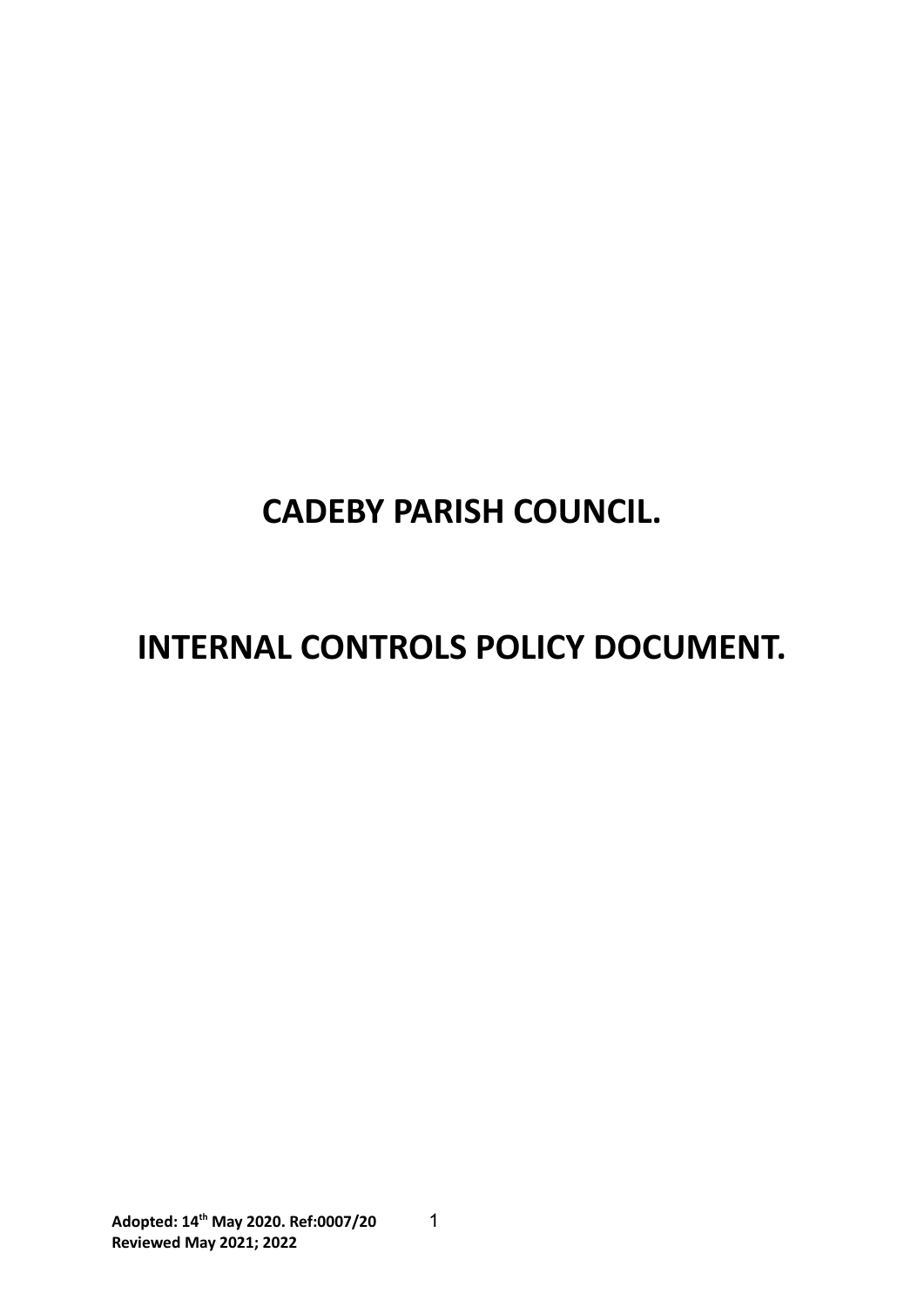#### **INTERNAL CONTROL POLICY – INDEX.**

#### **INTRODUCTION.**

#### **1. FINANCIAL ADMINISTRATION.**

#### **2. THE BUDGETARY SYSTEM.**

- 2.1. Authority to incur expenditure
- 2.2. Budgetary control

#### **3. ORDERS FOR WORKS, GOODS AND SERVICES.**

- 3.1. Compliance with Standing Orders
- 3.2. Written orders
- 3.3. Certification of order
- 3.4. Retenton of orders
- 3.5. Verbal orders

#### **4. PAYMENT OF ACCOUNTS.**

- 4.1 Method
- 4.2 Responsible Officer
- 4.3 Certification for payment

#### **5. TRAVELLING AND SUBSISTENCE.**

5.1. Certification

#### **6. SALARIES AND WAGES.**

- 6.1. Responsible Officer
- 6.2. New appointments
- 6.3. Certification

#### **7. INCOME.**

- 7.1. Responsible officer
- 7.2. Paying in
- 7.3. Official receipts
- 7.5. Write offs

#### **8. BANKING AND PAYMENTS.**

- 8.1 Responsible officer.
- 8.2. Order and custody of cheques
- 8.3. Signatures
- 8.4. Bank Reconciliaton

#### **9. INTERNAL AUDIT.**

- 9.1. Responsible officer
- 9.2. Rights of access
- 9.3. Fraud and irregularity

#### **10. ASSET REGISTER**

- 10.1. Responsible officer
- 10.2. Form and control
- 10.3. Write offs
- 10.4. Removal of property
- 10.5. Acquisitons

**Adopted: 14th May 2020. Ref:0007/20** 2 **Reviewed May 2021; 2022**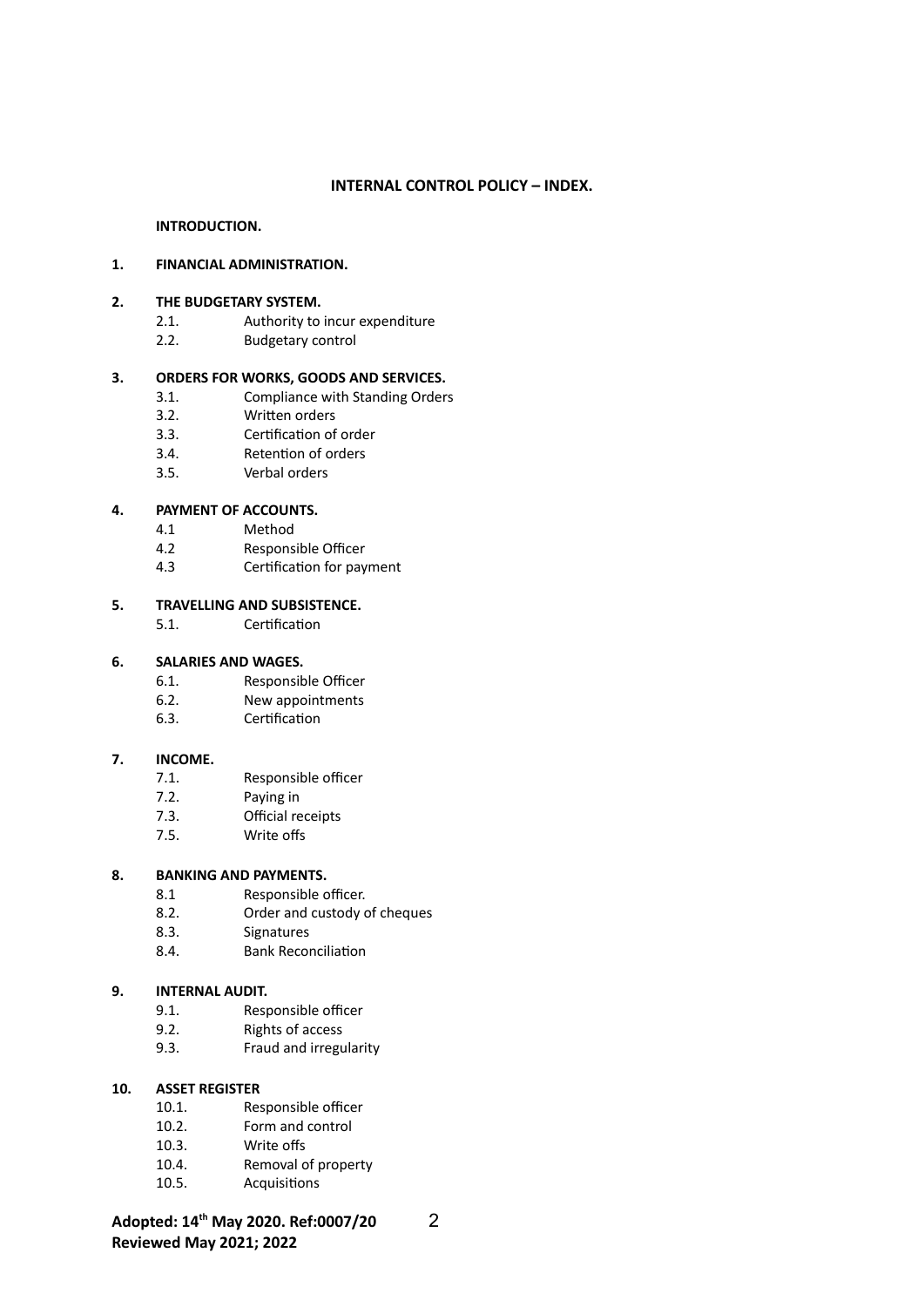10.6. Disposals

#### **11. INSURANCE.**

- 11.1. Responsible officer
- 11.2. Claims
- 11.3. Cover & Risk Management

#### **12. MANAGEMENT OF INFORMATION.**

- 12.1. Responsible officer
- 12.2. Data protection<br>12.3. Retention of doc
- Retention of documents

#### **INTRODUCTION.**

The Responsible Finance Clerk(RFO) has the responsibility for regulating and controlling the finances of the Parish Council. These Internal Controls represent the working arrangements established by the RFO for conducting the Parish Council's financial transactions.

The Internal Control Policy should be read in conjunction with Standing Orders and Financial Regulations. It is not intended to replace the principles outlined in the existing Financial Regulations.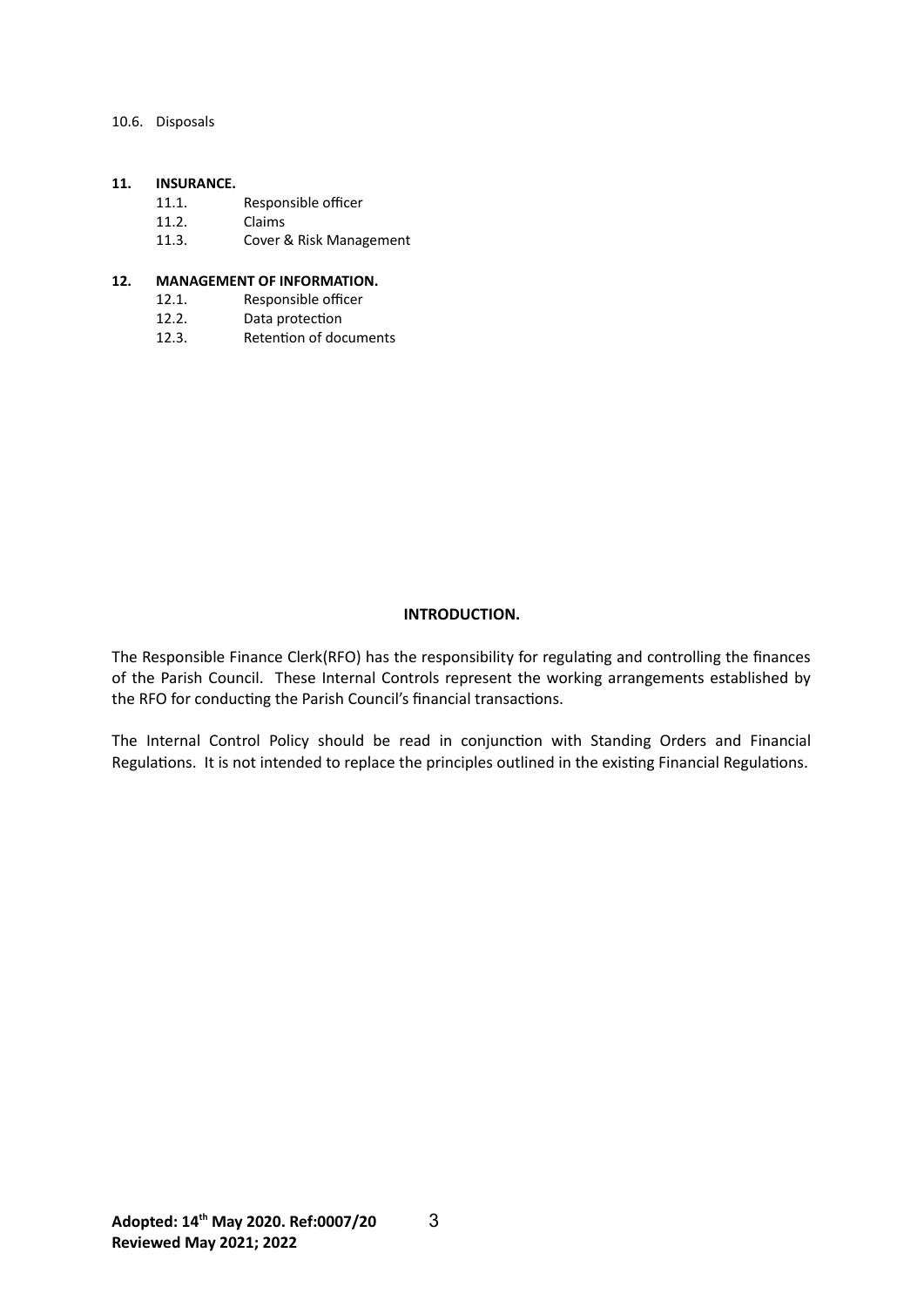#### **1. FINANCIAL ADMINISTRATION.**

The Parish Clerk will, for the purposes of Secton 151 of the Local Government Act 1972, be the Responsible Finance Officer (RFO) for the proper administration of the Parish Council's financial affairs.

The Parish Clerk will submit the final accounts and balance sheets of funds for adoption by the Parish Council as soon as possible after the end of the financial year and to comply with any statutory requirements.

The Parish Clerk will ensure that best value is pursued in the delivery of all services and shall continuously seek improvement in the quality, efficiency and effectiveness of services.

## **2. THE BUDGETARY SYSTEM.**

#### **2.1. Authority to Incur Expenditure.**

For revenue budgets, provided that the Standing Orders relating to contracts have been complied with and subject to any speciic exclusions, the inclusion of any item in the approved revenue budget other than a contingency provision, will constitute authority to incur expenditure provided the Full Council and/or appropriate committee has first endorsed and approved such expenditure.

Any proposal which involves the adoption of a new policy or the variation or extension of existing policy which affects the Parish Council's finances will be submitted initially to the Full Council for consideraton and subsequent approval by Full Council. The proposal will include a comprehensive report justfying the project, outline any revenue and capital implicatons and include the comments of the Parish Clerk in his/her capacity as RFO.

The Parish Clerk will have the authority, without recourse, to incur expenditure of up to £500 for routine administration of the Parish Council.

#### **2.1.1. Budgetary Control.**

Allocated budgets will be cash limited, with budgetary monitoring undertaken by the RFO under the overall guidance of the Council. The RFO will report budgetary performance to the Council on a quarterly basis.

## **3. ORDERS FOR WORK, GOODS AND SERVICES.**

#### **3.1. Compliance with Standing Orders**

Orders will be placed in accordance with applicable Standing Orders covering the invitaton of tenders and quotations following approval of the council.

#### **3.2. Written Orders.**

Orders and copy orders will be completed in sufficient detail to identify accurately the materials, work or service required and will specify where applicable the quotation, contract or other agreement and the price agreed.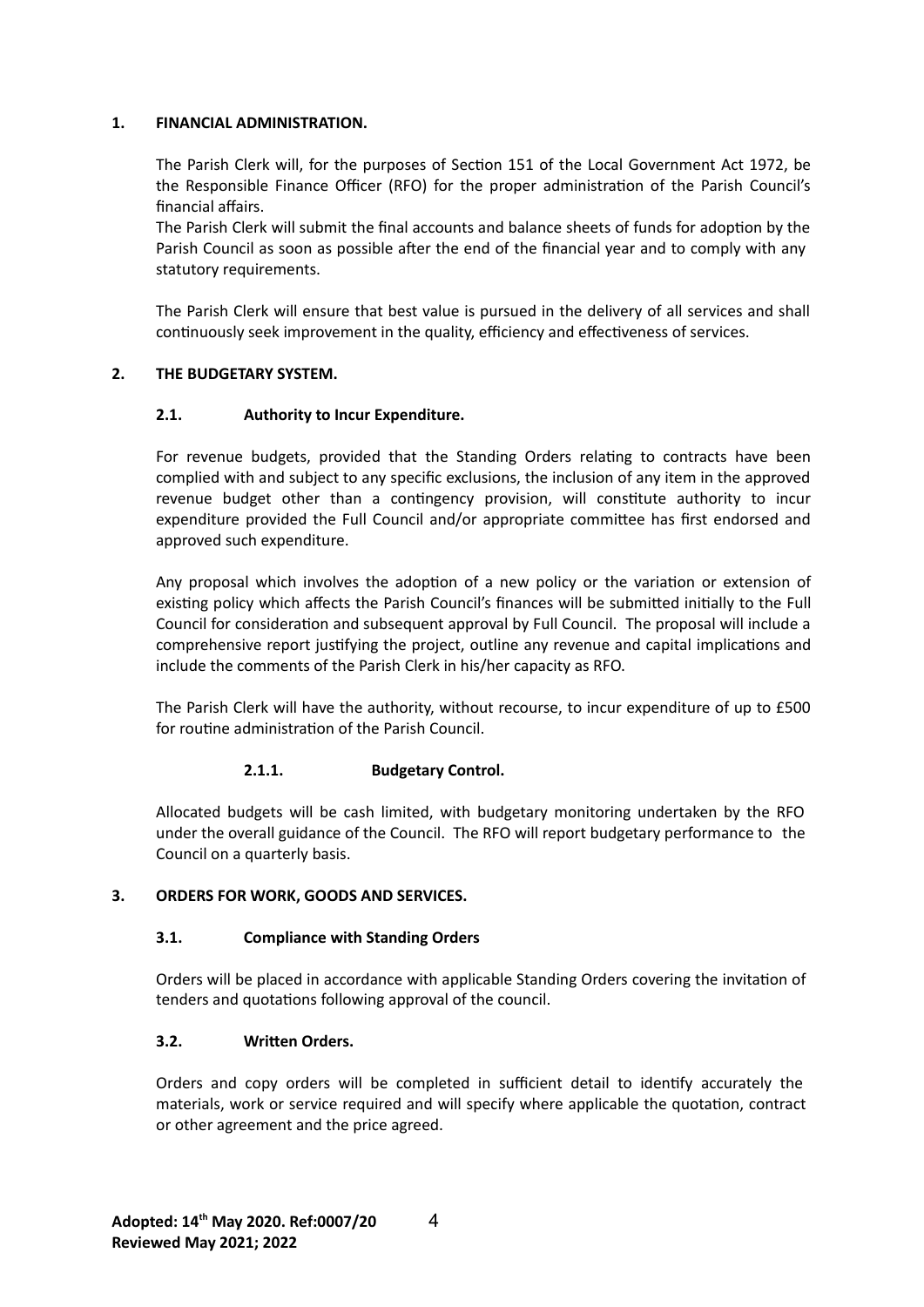# **3.3. Certicaton of Orders.**

All orders will be signed by the Parish Clerk.

# **3.4. Retenton of Orders.**

A copy of the signed official order along with any applicable documentation to justify the purchase will be retained for a period of 6 years + current year. Both manual and electronic records should be kept.

# **3.5. Verbal Orders.**

In cases where goods, materials, works or services are required urgently then the order may be placed verbally. All such orders must then, however, be confirmed within five working days with a written order clearly marked "confirmation".

# **4. PAYMENT OF ACCOUNTS.**

# **4.1. Method.**

The method of payment will be by cheque or other instrument drawn on the Parish Council's account.

# **4.2. Responsible Officer.**

All payments made on behalf of the Parish Council will be made by the RFO.

The Parish Clerk/RFO should ensure that where appropriate, adequate supporting documentaton is retained with the order/invoice in order to provide a satsfactory audit trail to justify the reason for the payment. Payments will only be made after being laid before the Parish Council for approval.

# **4.3. Certicaton for Payment.**

Payments will only be made on proper tax invoices (when applicable), which display the word "invoice" and the VAT registration number. Any payments made on pro forma invoices must be followed up by the issue of a proper tax invoice. Emailed invoices are acceptable, but must be retained as original documentation.

In certifying a payment the Parish Clerk/RFO will be satisfied that: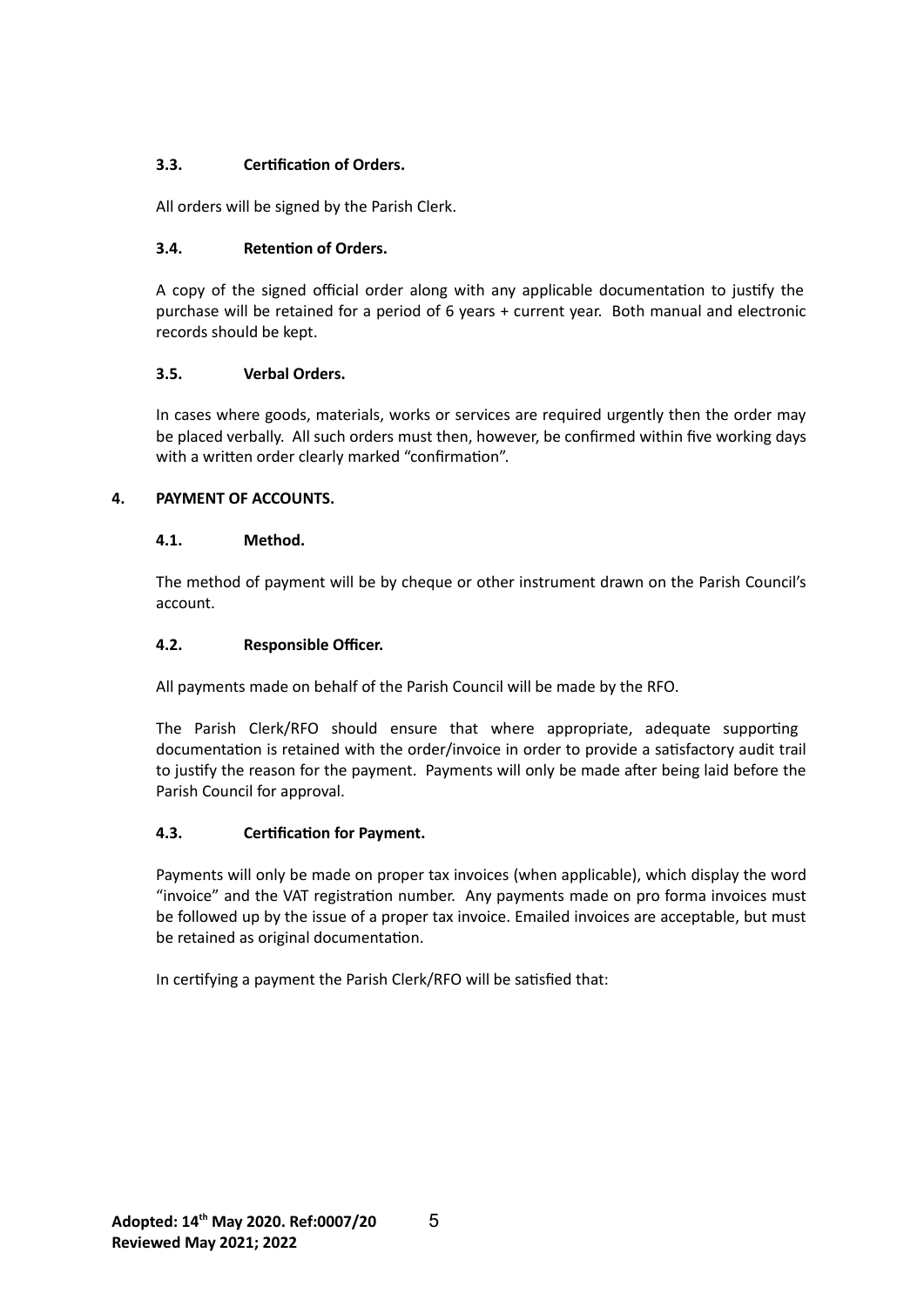- the works, goods or services to which the account relates have been carried out, received, examined and approved, are fit for the purpose and where appropriate comply with predetermined standards;
- the relevant Standing Orders have been complied with;
- the relevant expenditure has been properly ordered, authorised or incurred;
- the invoices correspond to delivery notes/goods received notes where appropriate, are arithmetically correct and discounts, allowances, credits and tax are correct;
- an appropriate entry is made on the hard copy order to prevent possible future duplicate payments;
- the account has not previously been passed for payment;
- appropriate entries have been made in the asset register.

## **5.0. TRAVELLING AND SUBSISTENCE.**

#### **5.1. Certicaton**

All travelling and subsistence claims will be signed by the Parish Clerk. The certifying officer should satsfy themselves that travelling and subsistence claims relate to journeys made and expenses properly and reasonably incurred whilst carrying out official duties.

#### **6.0. SALARIES AND WAGES.**

#### **6.1.** Responsible Office

The preparation of all salaries, wages and allowances properly payable by the Parish Council to its employees will be contracted out.

#### **6.2. New Appointments.**

Appointments of all employees will be made in accordance with the regulations of the Parish Council and the approved establishment, grades and rates of pay, and within any statutory requirements.

## **7.0. INCOME.**

## **7.1.** Responsible Officer.

The Parish Clerk/RFO will be responsible for maintaining prompt and proper arrangements for the collection, custody, control, disposal and accounting of all cash and remittances due to the Parish Council.

#### **7.2. Paying In**

All money received by an officer on behalf of the Parish Council will without delay be recorded as received. All cheques and cash received shall be banked as soon as practcable.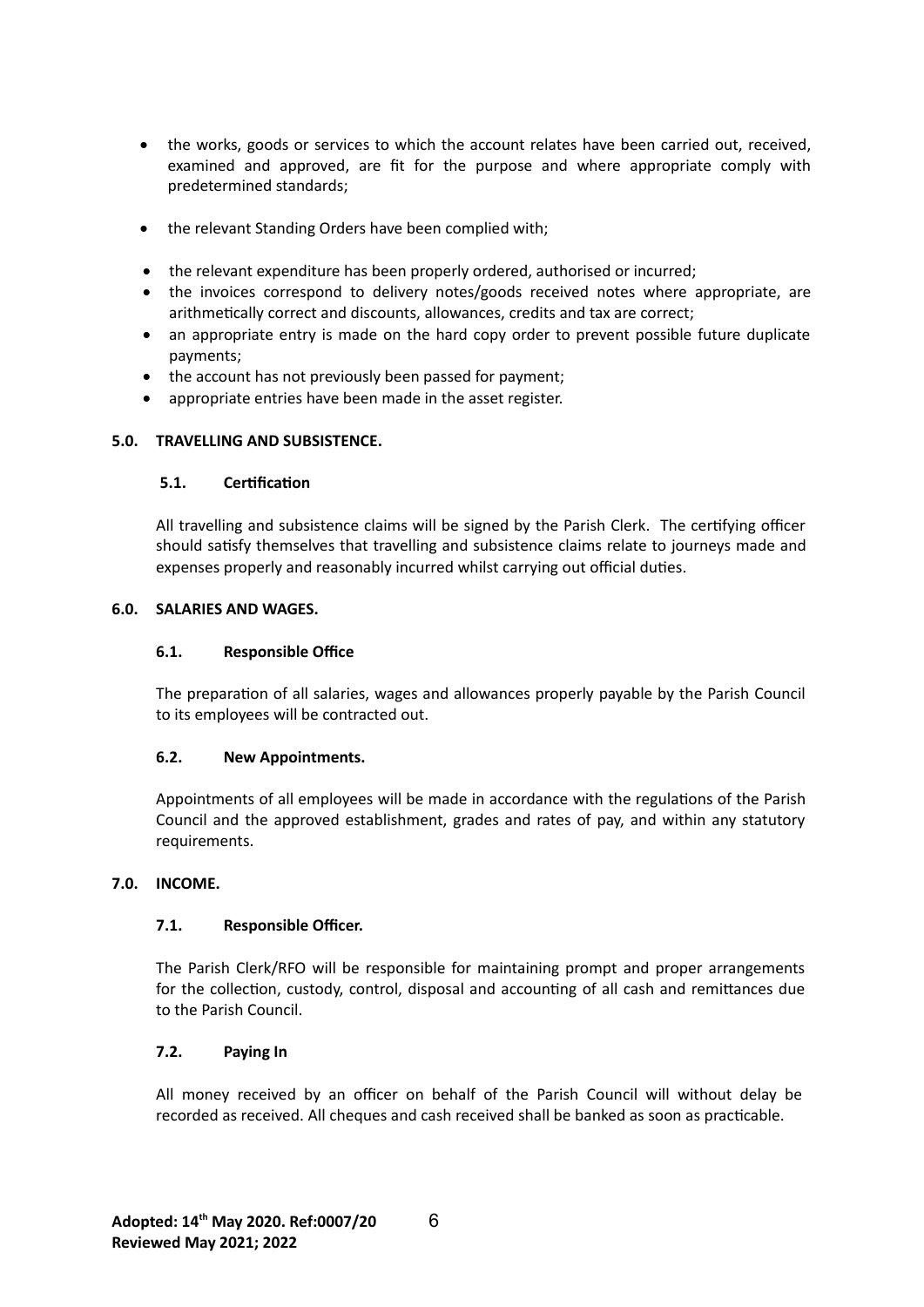# **7.3. Official Receipts.**

All official receipts, forms, tickets, vouchers and similar documents will be stored in a controlled environment. No receipt given by an officer for money received will be in a form other than an official receipt.

# **7.4. Write Offs.**

It will be the responsibility of the RFO to promptly notfy the Full Council of the need to write off any debt, giving details of the steps taken to recover the debt and valid reasons for the write off.

# **8. BANKING AND PAYMENTS.**

# 8.1 **Responsible Officer.**

The RFO will carry out the Parish Council's banking transactons and will be responsible for the authorised operaton of all bank accounts, bank transfers and the issue of all payments on behalf of the Parish Council, all income to be banked on a regular basis and all records kept.

# **8.2. Order and Custody of Cheques.**

Cheques will only be ordered on the authority of the RFO.

Any necessary replacement cheques shall not be drawn until confirmation has been received from the Parish Council's bank that the original cheque has been "stopped".

## **8.3 Signatures.**

All payments drawn on the bank accounts of the Parish Council will be signed by two of those Councillors who are authorised to do so under the bank mandate at that tme. The RFO is also one of the signatories.

## **8.4. Bank Reconciliaton.**

The cash book will be reconciled to the bank statements monthly.

## **9.0. INTERNAL AUDIT.**

## **9.1. Responsible Officer.**

The statutory requirement for internal audit in local government is prescribed within the Audit Commission Act 1998 and by the Accounts and Audit Regulatons 2011. The responsibility for maintaining an adequate and effective system of internal audit rests with the relevant body i.e. the Parish Council.

The Parish Council will appoint an independent Internal Auditor to carry out examinaton of the accounting, financial and other operations in so far as they have financial effects on the Parish Council.

## **9.2. Rights of Access.**

The Parish Council will allow the Internal Auditor:-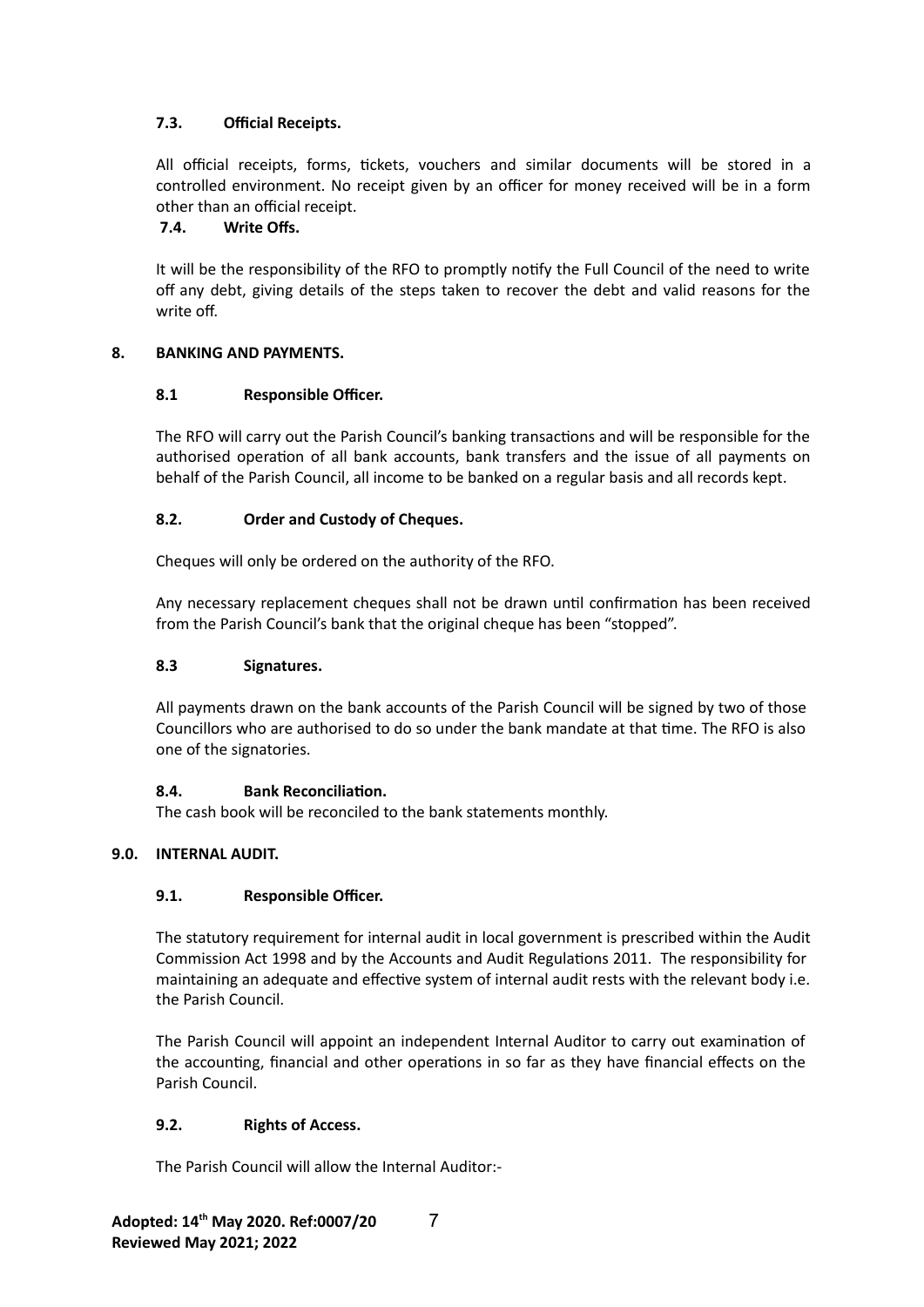- to have access to any record, document, contract or correspondence relatng to the affairs of the Parish Council, including those stored by mechanical, electric or electronic means;
- to possess or take copies of any record, document or correspondence;
- to require such explanations as are necessary from any Parish Council officer concerning any matter under examination;
- to require any employee of the Parish Council to produce anyr Parish Council property under his/her control.

## **9.3. Fraud and Irregularity.**

Any officer who suspects that an irregularity is being or has been perpetrated concerning the Parish Council's affairs shall immediately inform the RFO will take whatever steps are necessary by way of investigation and report.

Where criminal proceedings might be necessary the RFO in consultation with the Chairman of the Parish Council will be responsible for deciding whether to refer to a matter to the Police. If it is the Parish Clerk that is under investigation then the Chairman will make the decision as to referral to the Police. A full report will be made to the Full Council, at the earliest tme.

## **10. ASSET REGISTER.**

## 10.1. Responsible Officer.

The Parish Clerk will maintain an inventory (asset register) for insurance and audit purposes.

## **10.2. Form and Control.**

The Parish Clerk will be responsible for ensuring that inventories are continuously updated, and that appropriate action is taken on the discovery of deficiencies and surpluses.

#### **10.3. Write Offs.**

Unserviceable inventory items of little value and items past their useful life will be written off.

#### **10.4. Acquisitons.**

Any acquisiton of property by the Parish Council will comply with relevant legislaton and current guidelines reflecting best practice.

Acquisiton of any property will be authorised by a prior resoluton of the Full Council.

#### **10.5. Disposals.**

Any disposals of Parish Council property will comply with relevant legislation and current guidelines reflecting best practice. In particular the Local Government Act 1972 s123 requires that disposals will be for the best consideration that can reasonably be obtained. Disposal of any Parish Council property will require the approval of the Full Council.